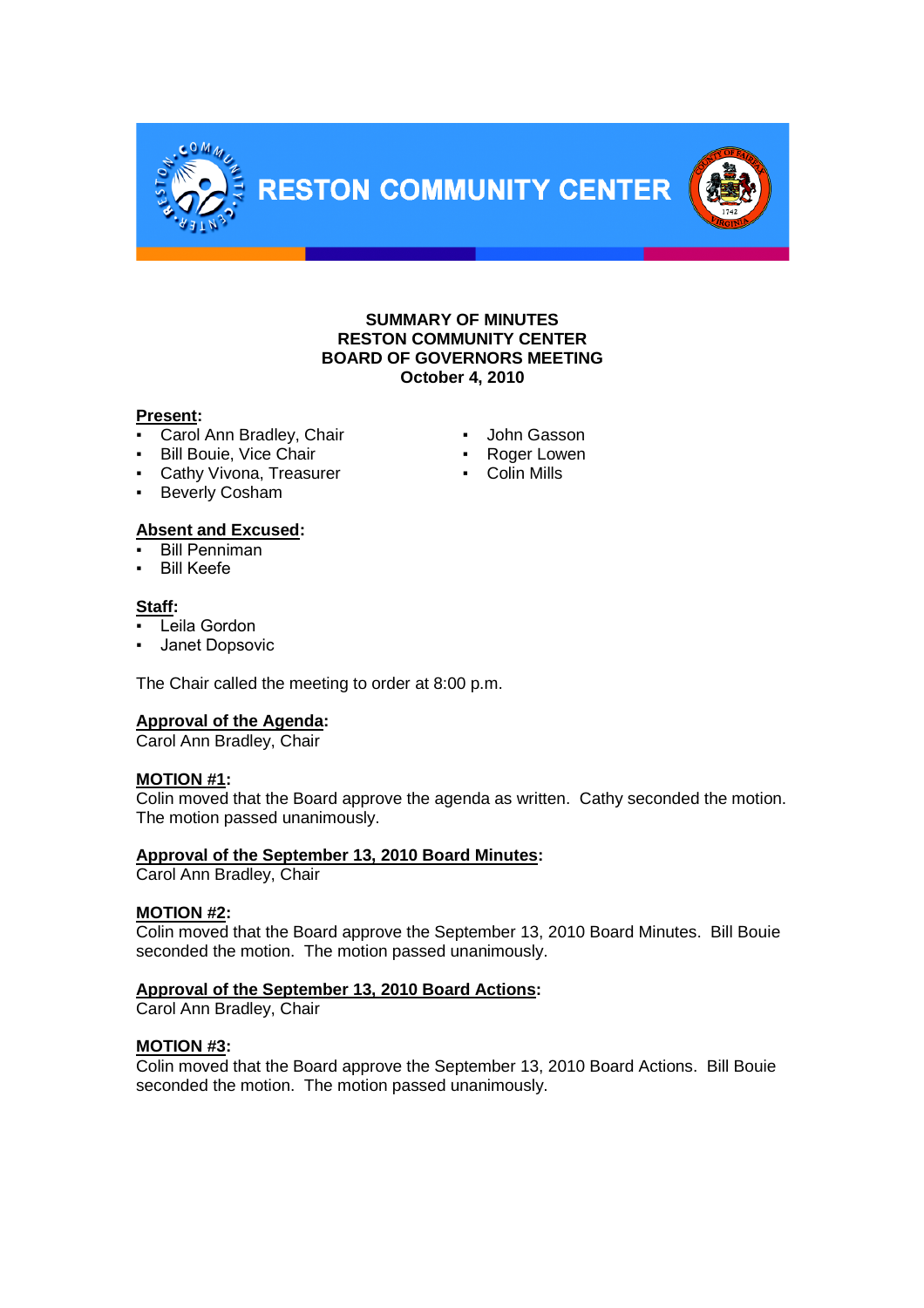### **Chair's Remarks:**

The Chair remarked that both the Board and staff have been very busy with events and school openings. She noted that we should be proud of our partnerships, especially the IPAR Glade Underpass public art project dedication with the students and the artist who made it all possible. The Chair encouraged all Board members to visit the site.

Carol and Leila are facilitating at the Aging in Community Forum scheduled for this Saturday, October 9, 2010 where a large turnout is expected. The forum is being presented by Supervisor Hudgins in cooperation with RCC and other Reston organizations.

She attended the Kathyrn Stockett book talk, which was a great success and included overflow seating in the Community Room.

Carol spoke briefly at the Reston Association's Newcomers Night, which was combined with an open house for their new facility.

The Chair quoted an attendee at the Reston Multicultural Festival who said that this "was the best we ever had." The Festival opened with a Naturalization Ceremony for 23 people from 19 different countries. Bev Cosham led the crowd in singing the "National Anthem" and "God Bless America."

Leila and Carol attended the Reston Accessibility Committee Forum which, despite the bad weather, had a large turnout. The forum concerns are ongoing, and anyone interested in learning more about it should speak to Leila.

Carol also attended the Jazz and Blues Festival and was happy to learn that some of the performers had grown up in Reston.

She continues to attend the Senior Abstract Art Class and Yoga.

#### **Citizens Input**

No citizens were present.

### **Board Member Input on Activities Attended**

Roger Lowen has ordered his season tickets for the CenterStage and is looking forward to the shows. He also attended the re-formatted Candidates Forum at Comcast. Roger stated that he missed the Reston Multicultural Festival due to his daughter's wedding, for which he was congratulated by the Board members.

Cathy Vivona stated that she attended the *Tartuffe* performance and enjoyed it very much.

Bill Bouie attended the Multicultural Festival, IPAR meetings, other community meetings, and stated he has lots going on.

Colin Mills attended the Multicultural Festival and the Jazz and Blues Festival. He noted that he was one of the few men present for the Kathryn Stockett book talk, which he enjoyed.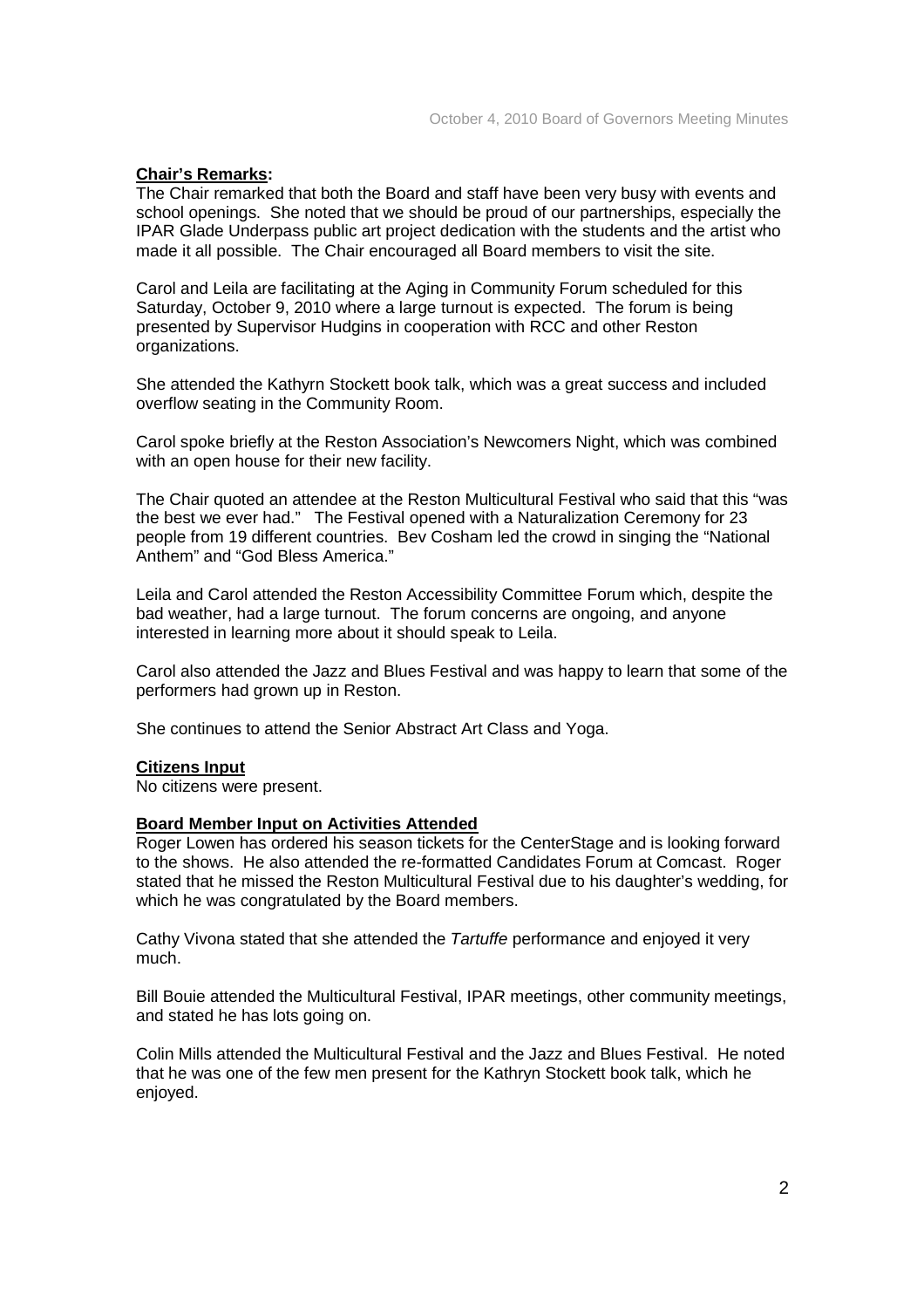Beverly Cosham attended the IPAR Glade Underpass dedication, the Kathryn Stockett book talk, the Senior Social with Carol, the *Jim Cullum Band* performance, the Accessibility Forum, and the Jazz and Blues Festival. She also attended the Senior Wii program for the first time. Beverly noted that the Multicultural Festival was a great success and thanked staff for their hard work. She stressed that she enjoyed working with Kevin Danaher, who she knows is already making improvements for next year's festival.

John Gasson attended several IPAR Committee meetings and reported that the committee is working on new fundraising initiatives. He also attended the GRACE *Journey* exhibit and had an opportunity to learn from the artist her processes in completing her works. John is also working on the selection process for the Reston Association Board.

# **Committee Reports:**

Carol Ann Bradley, Chair

#### **Finance Committee – September 27, 2010.**

Cathy Vivona, Chair. Cathy summarized the meeting for the Board. See attached report.

#### **Program Policy Committee – September 27, 2010.**

Colin Mills, Chair. Colin summarized the meeting for the Board. See attached report.

### **MOTION #4:**

Bill B. made a motion that the Board accept the committee reports. Beverly Cosham seconded the motion. The motion passed unanimously.

#### **Executive Director's Report:**

Leila Gordon, Executive Director. See attached report. Leila noted that the FY12 Budget has been submitted to DMB (Department of Management and Budget). She reported that the Lake Anne expansion is still on track.

Leila referred the Board to the RTC  $20<sup>th</sup>$  Anniversary publication handout which was produced through the hard work of RCC's Media Department and gave thanks to Shelley Kilmer-Gaul and BeBe Nguyen for a job well done.

Leila announced that through Tom Ward's exhaustive efforts in interviewing and administering written tests and practical exercises along with SWSG and a crossdepartmental team of panelists, that Fred Russo has been hired to replace Michael Emery as Building Engineer. Fred will be reporting to RCC in late October, and there will be some overlap before Michael's retirement. Roger noted that Michael has done an outstanding job for RCC over the years.

Leila encouraged the Board to take note of the statistics mentioned in her report, especially those relating to program registrations.

# **New Business:**

Carol Ann Bradley announced that a nominations committee needs to be formed so that officers can be elected during the November Board meeting. Bill Bouie will chair the committee and Roger Lowen will serve on it.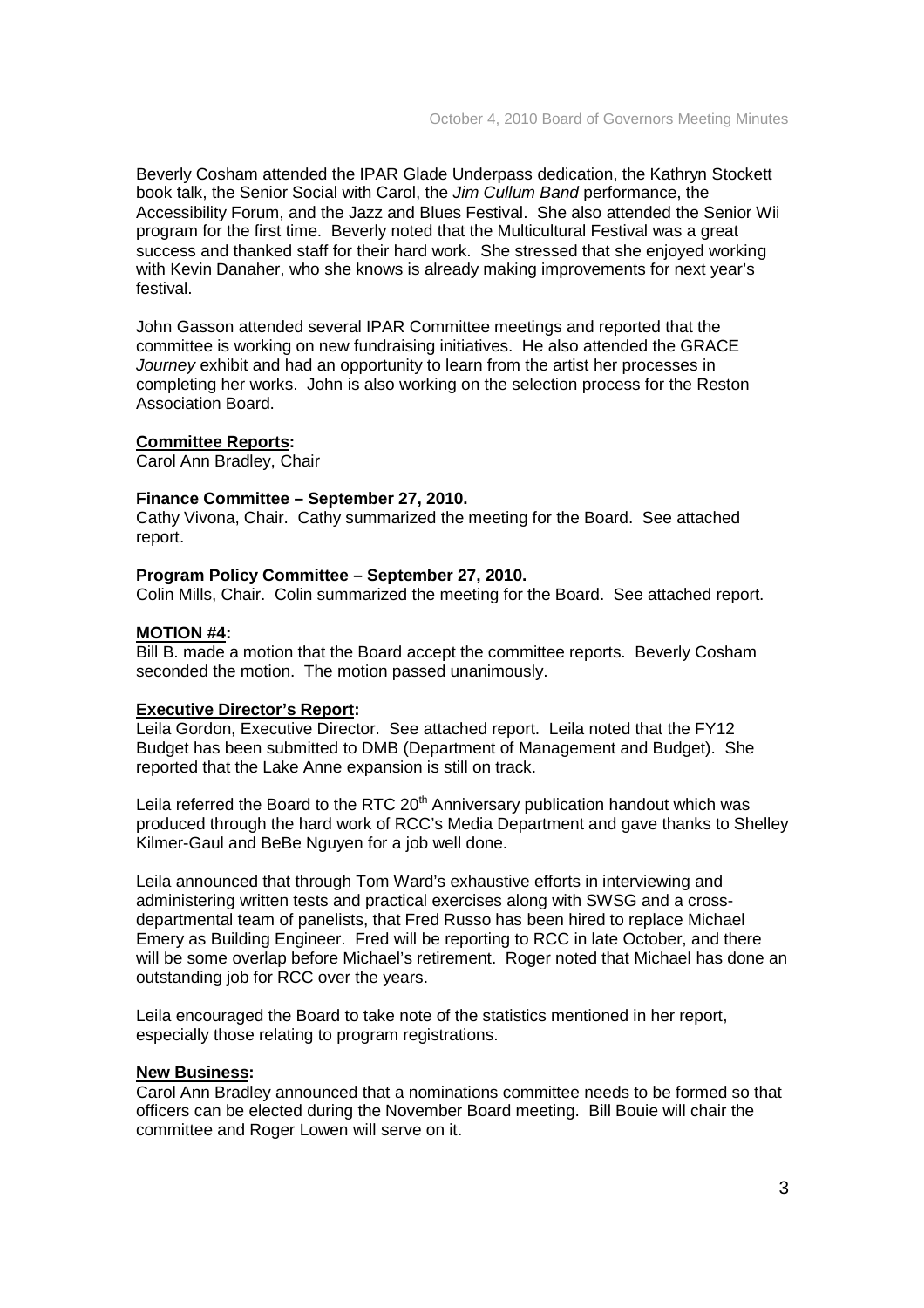Carol reminded the Board about the New Board Orientation scheduled for Saturday, October 23<sup>rd</sup> at Lake Anne. She also encouraged people to vote in the Preference Poll.

# **Adjournment:**

# **MOTION #5**

Collin Mills moved that the meeting be adjourned. Cathy Vivona seconded the motion. The motion passed unanimously.

The Chair adjourned the meeting at 8:27 p.m.

Carol Q Budley<br>Carol Ann Bradley, Board Chair

October 27, 2010 **Date**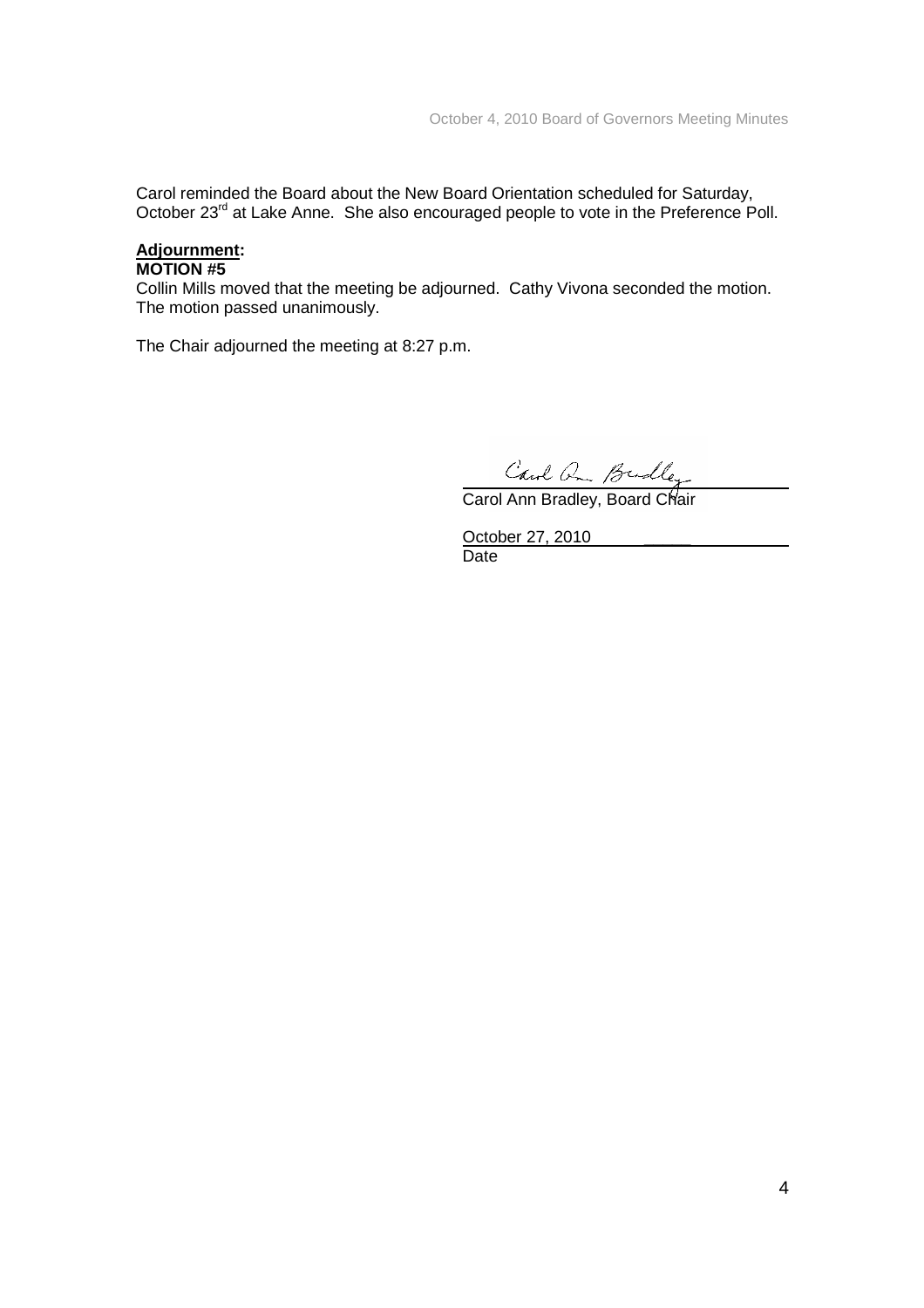# **RESTON COMMUNITY CENTER BOARD ACTIONS TAKEN AT BOARD OF GOVERNORS MEETING ON OCTOBER 4, 2010**

| 10-1004-1 | Bd | That the Board approve the agenda.                                     |
|-----------|----|------------------------------------------------------------------------|
| 10-1004-2 |    | That the Board approve the September 13, 2010<br><b>Board minutes.</b> |
| 10-1004-3 | Bd | That the Board approve the September 13, 2010<br><b>Board actions.</b> |
| 10-1004-4 | Bd | That the Board approve the Committee reports.                          |
| 10-1004-5 | Bd | That the meeting be adjourned.                                         |

Carol Q Budley<br>Carol Ann Bradley, Chair <sup>1</sup>

October 27, 2010 **Date**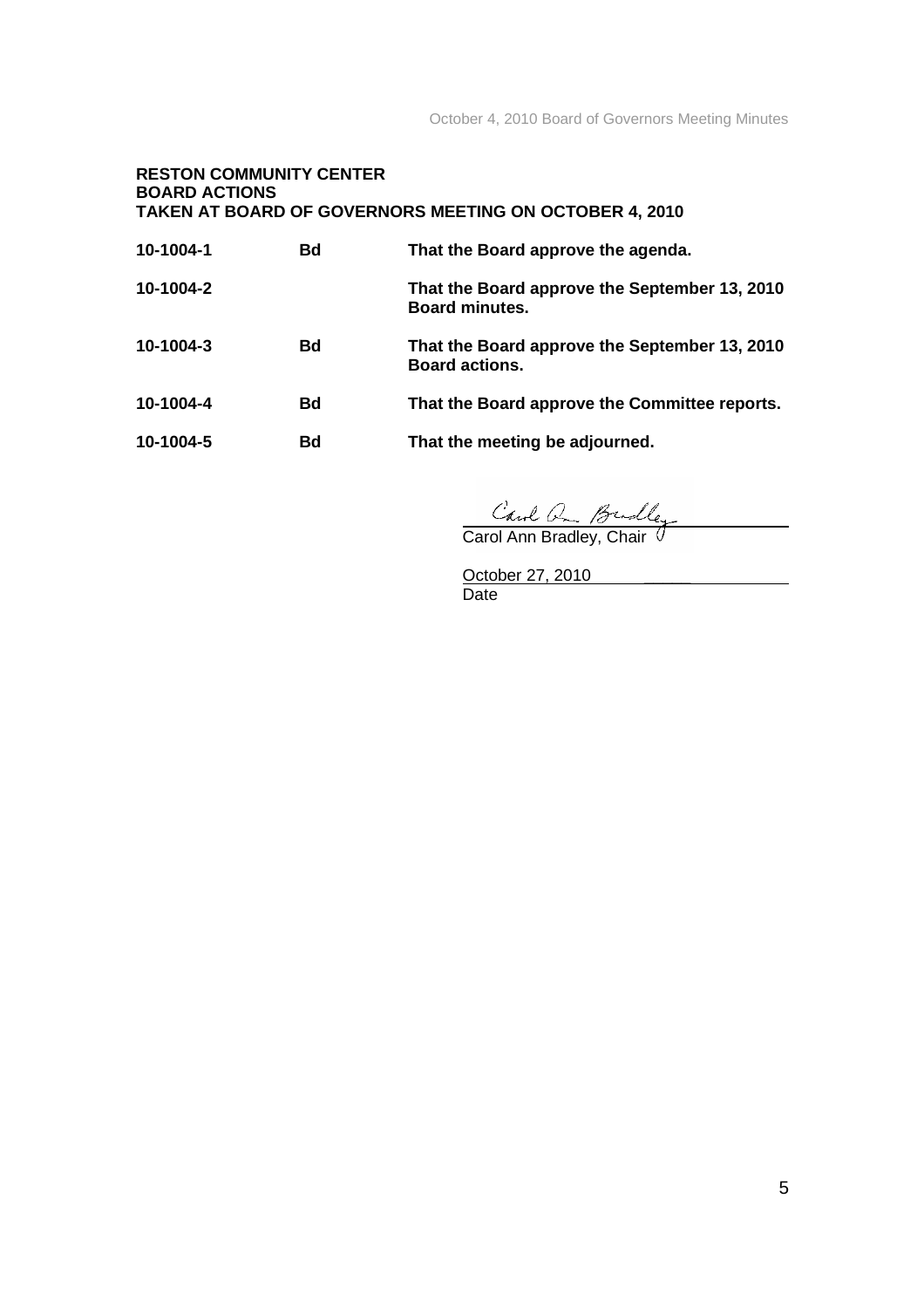

# **M E M O R A N D U M**

**DATE:** September 30, 2010

**TO:** RCC Board of Governors

**FROM**: Cathy Vivona Chair, Finance Committee

**SUBJECT:** September 27, 2010 Finance Committee Meeting

The Finance Committee met on Monday, May 17, 2010. Present were:

- **Carol Ann Bradley, RCC Board Chair**
- **Beverly Cosham**
- Colin Mills
- **Cathy Vivona, Chair**

Attending from the RCC staff:

- Leila Gordon, Executive Director Janet Dopsovic, Executive Assistant
- 
- **Renata Wojcicki, Finance Director**

The Chair called the meeting to order at 6:04 p.m.

Leila asked the committee to review the monthly financials and accompanying notes and to direct any questions to Renata. See attached report.

Cathy asked for clarification about whether or not an adjustment was submitted during September. Leila explained that we reviewed and approved the FY12 budget submission in September during the Long Range Planning and regular Board meetings earlier in the month.

# **Revenue**

Leila pointed out that there is nothing extraordinary in the Revenue and Personnel sections except for the note about the interest income that it is expected to be less than anticipated again in FY11. Cathy asked if the year-to-date period elapsed formula on the Revenue sheet should reflect two months. Renata agreed and stated that she would make the necessary correction.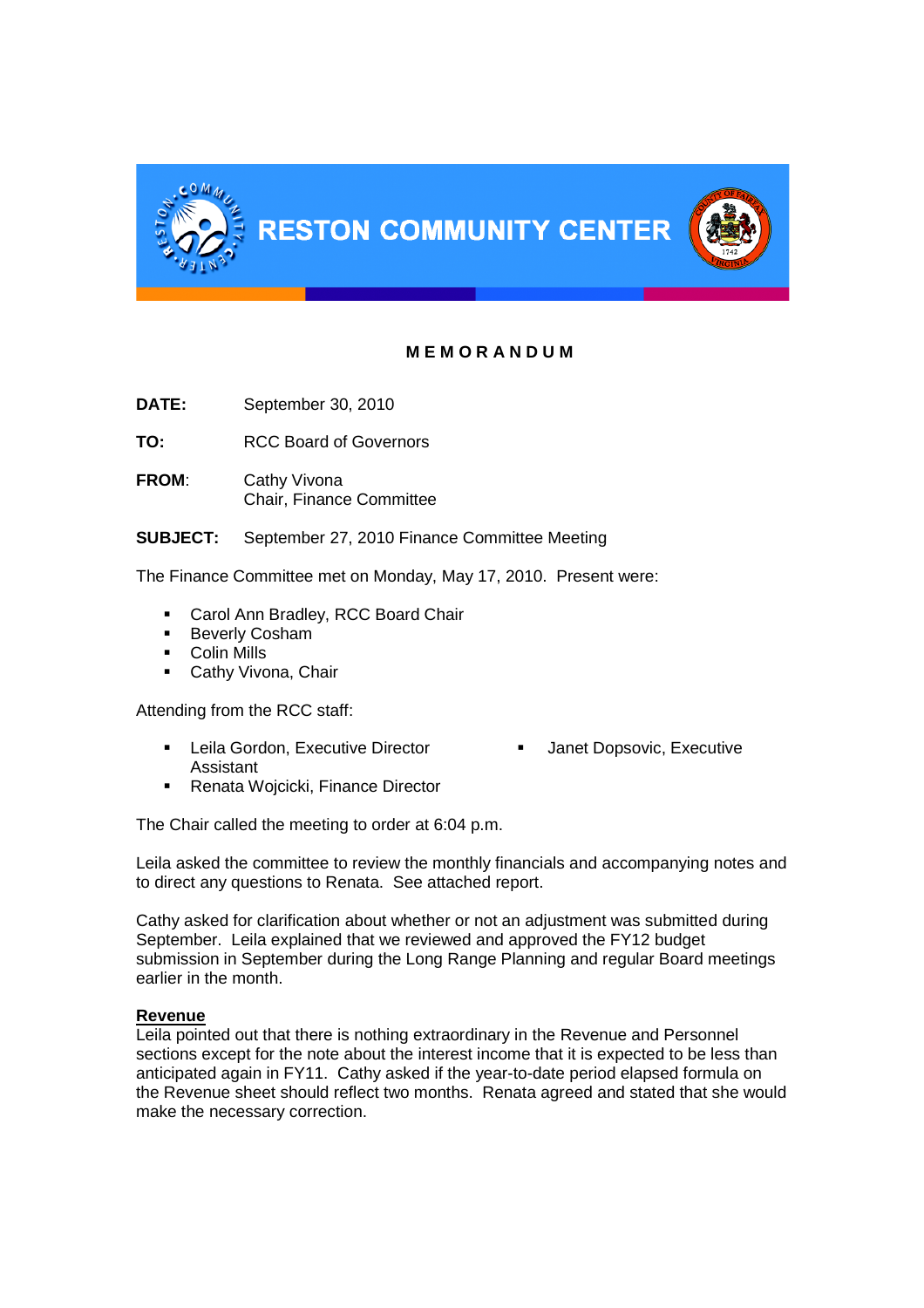Cathy asked why the percentage for Youth revenue achieved to date against the projected revenue was so much higher. Leila explained that the figure represents two seasons -- summer camp and the fall registration are also received in August. Leila also stated that we hope that revenue will be substantially higher in Youth at the end of the year because we have essentially doubled our capacity in Youth summer programs. Cathy had a question about whether we booked some of Camp Goodtimes in the last fiscal year. Leila stated that that had been the procedure in the past but not anymore.

# **Operating**

Colin asked for clarification on encumbrances, and Leila explained that especially for large reservations/contract reservations, e.g. those for the CenterStage performance contracts, there is a lag between the contract or expense encumbrance and the actual invoice and payment once the service is performed or completed.

#### **Capital Projects**

Renata explained that the \$939,056 for the LA Expansion has already been added to the County books in September but is not included for this particular August report yet. Cathy inquired about the totals once the Lake Anne renovation project money is included and Renata verified that the totals will reflect the amount shown plus the added \$939,056 in the capital project balance. The next monthly report will include it.

Leila updated the committee on the status of the Lake Anne expansion stating that we're in the process of obtaining approvals for the mechanical design of the HVAC system installation.

Colin asked if we are still on schedule per the time table, and Leila said that we are, especially because we will be using heat pumps, which require a much shorter lead time than purchase of a chiller would have. She added that the heat pumps will be a less expensive approach overall as well.

Leila stated that we are looking solid for Fall programs' registration.

Bev inquired about the schedule for the Community Room enhancements. Leila reported that at this time it looks like the upgrade will take place during next summer's hiatus and that we will carry over the allocation of funds for it.

Renata stated that our revenue from programs and ticket sales are strong and that we usually see a lot more patrons come through the Center during the winter months. She also noted that employees are very conscious about expenditures.

The Chair adjourned the meeting at 6:20 p.m.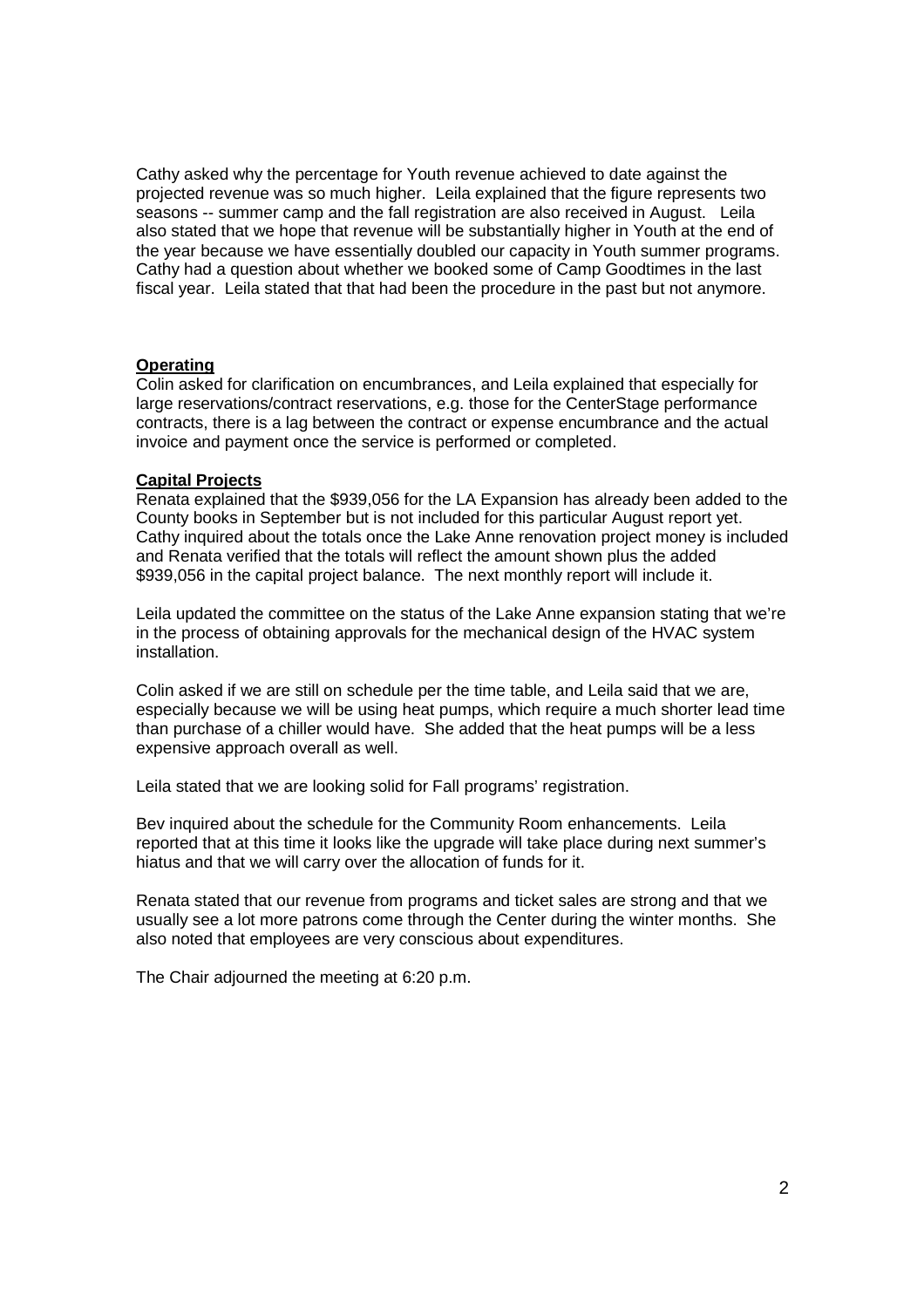| <b>Reston Community Center</b>     |               |             |                |                 |             |                         |              |
|------------------------------------|---------------|-------------|----------------|-----------------|-------------|-------------------------|--------------|
| <b>Budget vs Actuals Worksheet</b> |               |             |                |                 |             |                         |              |
| 31-Aug-10                          |               |             |                |                 |             |                         |              |
| 100%/12*2mos=16.66%                |               |             |                |                 |             |                         |              |
| <b>Beginning Fund Balance</b>      | \$8,746,168   |             |                |                 |             |                         |              |
| <b>Est. Y-End Fund Balance</b>     | \$6,551,648   |             |                |                 |             |                         |              |
|                                    |               |             |                |                 |             |                         |              |
|                                    | <b>Budget</b> |             |                |                 |             | <b>REMAINING</b>        | <b>YTD %</b> |
| Revenue                            | <b>FY11</b>   | <b>July</b> | <b>Aug</b>     | <b>ENCUMBR.</b> | <b>YTD</b>  | <b>BALANCE</b>          | actual       |
| Administration                     | \$6,860,569   | 2,820,941   | 192,978        |                 | \$3,013,919 | 3,846,650               | 43.93%       |
| 2 Performing Arts-Theatre Admiss.  | 49,500        |             | 9,780          |                 | 9,780       | 39,720                  | 19.76%       |
| 3 PA Theatre Rental                | 22,990        | 1,000       | 184            |                 | 1,184       | 21,806                  | 5.15%        |
| 4 PA Cultural Activities/ Arts Org | 0             |             |                |                 | $\Omega$    | 0                       | 0.00%        |
| 5 Aquatics Classes/drop-in         | 270,000       | 18,337      | 40,974         |                 | 59,310      | 210,690                 | 21.97%       |
| 6 Aquatic Rental                   | 18,000        | 225         |                |                 | 225         | 17,775                  | 1.25%        |
| General Programs Admin             | 0             |             |                |                 | $\Omega$    | 0                       | 0.00%        |
| 8 Teens                            | 65,288        | 34,280      | 2,364          |                 | 36,644      | 28,644                  | 56.13%       |
| 9 Senior                           | 54,200        | 7,135       | 21,018         |                 | 28,153      | 26,048                  | 51.94%       |
| 10 Youth                           | 86,464        | 57,450      | 6,395          |                 | 63,845      | 22,619                  | 73.84%       |
| 11 Adult                           | 122,968       | 6,421       | 34,748         |                 | 41,169      | 81,799                  | 33.48%       |
| 12 Community Events                | 0             |             | 1,500          |                 | 1,500       | (1,500)                 | 0.00%        |
| 13 Arts Education                  | 105,608       | 46,179      | 22,714         |                 | 68,894      | 36,714                  | 65.24%       |
| Total RCC Revenue \$7,655,587      |               | \$2,991,968 | $\blacksquare$ |                 | \$3,324,623 | 4,330,964<br>$\sqrt{s}$ | 43.43%       |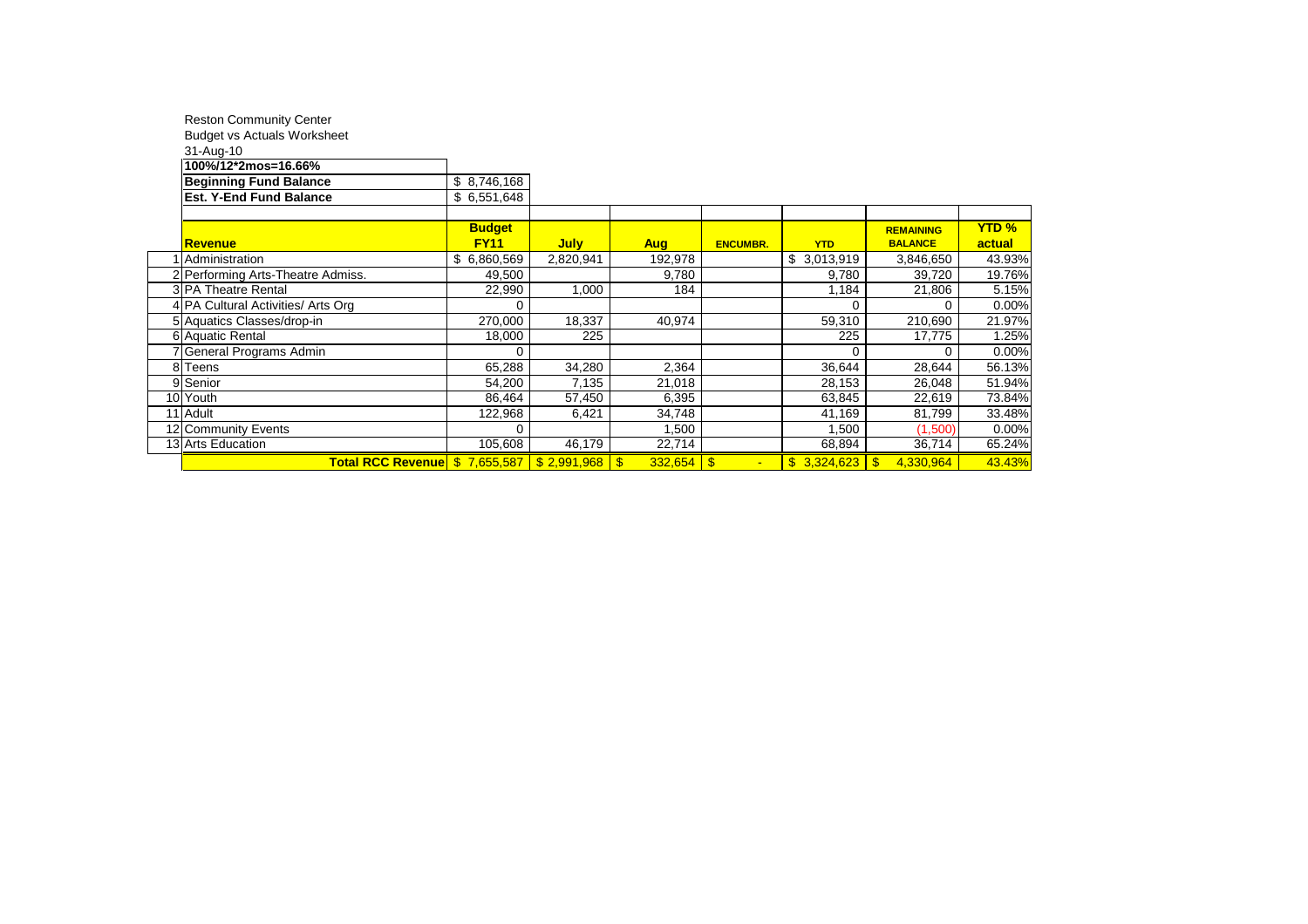| <b>Reston Community Center</b>     |             |
|------------------------------------|-------------|
| <b>Budget vs Actuals Worksheet</b> |             |
| 31-Aug-10                          |             |
| 100%/12*2mos=16.66%                |             |
| <b>Beginning Fund Balance</b>      | \$8,746,168 |
| <b>Est. Y-End Fund Balance</b>     | \$6,551,648 |

|                                         | <b>Budget</b> |                     |         |                                  |               | <b>REMAINING</b> | % Budget        |
|-----------------------------------------|---------------|---------------------|---------|----------------------------------|---------------|------------------|-----------------|
| <b>Personnel Expenses</b>               | <b>FY11</b>   | July                | Aug     | <b>ENCUMBR.</b>                  | <b>YTD</b>    | <b>BALANCE</b>   | <b>Used Ytd</b> |
| Administration                          | 653,628       | 14,314              | 23,033  |                                  | 37,347        | 616,281          | 5.71%           |
| 2 Board OG                              |               |                     |         |                                  |               |                  | 0.00%           |
| 3 Booking                               | 139,025       | 6,568               | 11,461  |                                  | 18,029        | 120,996          | 12.97%          |
| 4 Comptroller                           | 318,244       | 9,919               | 19,655  |                                  | 29,574        | 288,670          | 9.29%           |
| 5 Customer Service                      | 321,988       | 12,899              | 24,595  |                                  | 37,493        | 284,495          | 11.64%          |
| 6 Facility Engineer                     | 144,151       | 7,299               | 12,741  |                                  | 20,040        | 124,111          | 13.90%          |
| 7 Maintenance                           | 305,254       | 14,753              | 26,232  |                                  | 40,986        | 264,268          | 13.43%          |
| 8 IT                                    | 106,322       | 4,647               | 7,647   |                                  | 12,294        | 94,028           | 11.56%          |
| 9 Media                                 | 247,398       | 7,430               | 13,345  |                                  | 20,774        | 226,624          | 8.40%           |
| 10 Performing Arts                      | 429,530       | 16,044              | 32,599  |                                  | 48,644        | 380,886          | 11.32%          |
| 11 Aquatics                             | 623,516       | 31,115              | 53,175  |                                  | 84,290        | 539,226          | 13.52%          |
| 12 General Programs Admin               | 85,924        | 3,942               | 7,347   |                                  | 11,289        | 74,635           | 13.14%          |
| 13 Teens                                | 126,585       | 12,978              | 16,335  |                                  | 29,313        | 97,272           | 23.16%          |
| 14 Senior                               | 133,258       | 3,945               | 10,612  |                                  | 14,557        | 118,701          | 10.92%          |
| 15 Youth                                | 184,655       | 22,155              | 32,727  |                                  | 54,882        | 129,773          | 29.72%          |
| 16 Adult                                | 178,248       | 11,470              | 16,761  |                                  | 28,230        | 150,018          | 15.84%          |
| 17 Community Events                     | 103,965       | 7,680               | 7,469   |                                  | 15,148        | 88,817           | 14.57%          |
| 18 Arts Education                       | 278,205       | 22,488              | 67,589  |                                  | 90,077        | 188,128          | 32.38%          |
| Total Personnel Expenses   \$ 4,379,896 |               | $209,645$ \$<br>-\$ | 383,322 | l \$<br>$\overline{\phantom{a}}$ | \$<br>592,967 | 3,786,929<br>\$  | 13.54%          |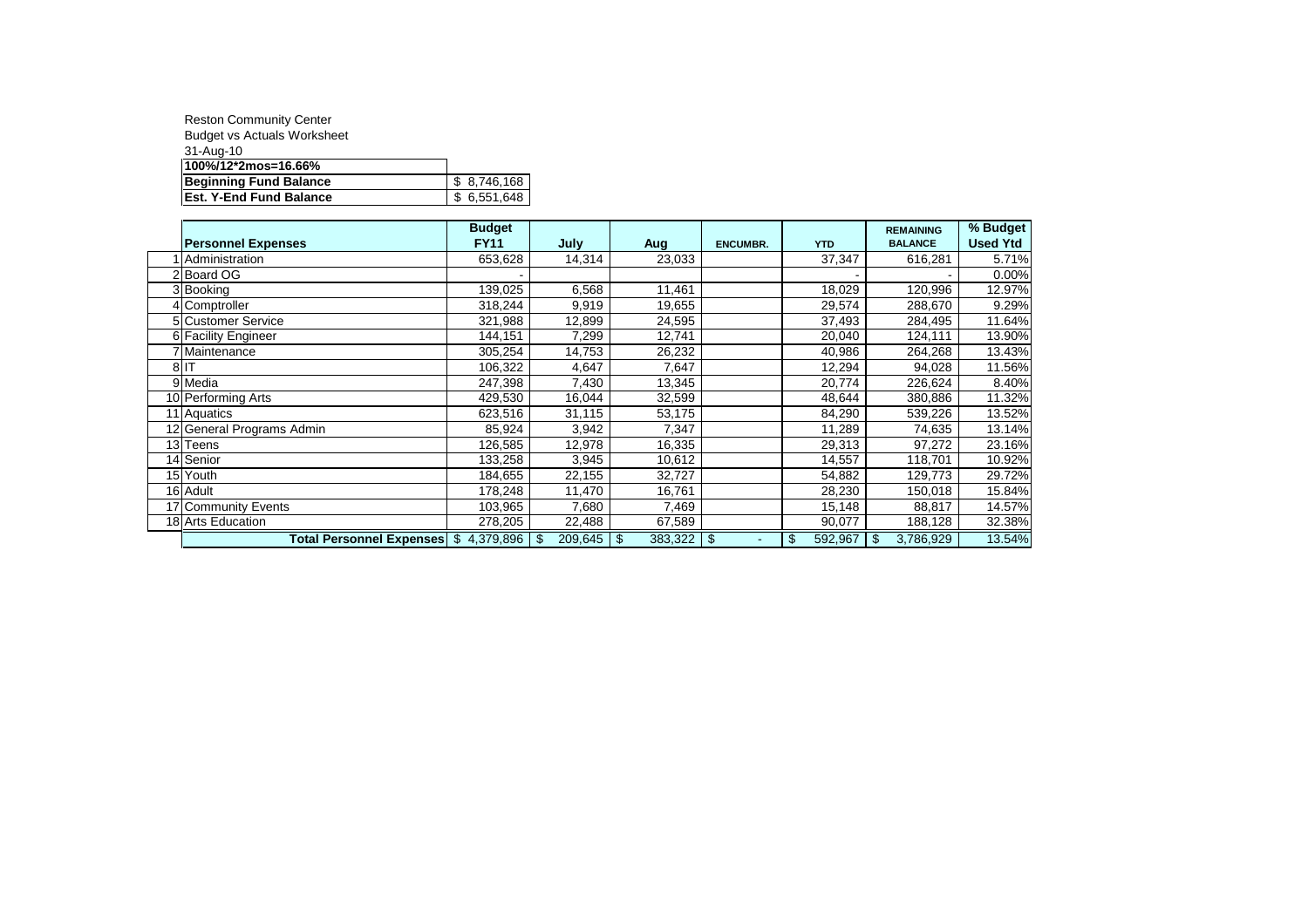| <b>Reston Community Center</b>     |             |
|------------------------------------|-------------|
| <b>Budget vs Actuals Worksheet</b> |             |
| 31-Aug-10                          |             |
| 100%/12*2mos=16.66%                |             |
| <b>Beginning Fund Balance</b>      | \$8,746,168 |
| <b>Est. Y-End Fund Balance</b>     | \$6,551,648 |

|                                         | <b>Budget</b> |                      |         |                           |             | <b>REMAINING</b> | % Budget        |
|-----------------------------------------|---------------|----------------------|---------|---------------------------|-------------|------------------|-----------------|
| <b>Operational Expenses</b>             | <b>FY11</b>   | July                 | Aug     | <b>ENCUMBR.</b>           | <b>YTD</b>  | <b>BALANCE</b>   | <b>Used Ytd</b> |
| Administration                          | 158,921       | 2,050                | 3,210   | 27,011                    | 32,270      | 126,651          | 20.31%          |
| Board                                   | 59,000        | 222                  |         | 9,495                     | 9,717       | 49,283           | 16.47%          |
| 3 Booking                               | 103,294       | 1,711                | 7,076   | 73,527                    | 82,313      | 20,981           | 79.69%          |
| 4 Comptroller/Customer Service          | 421,616       | 23,142               | 23,311  | 138,720                   | 185,173     | 236,443          | 43.92%          |
| 5 Facility Engineer                     | 169,729       | (1,978)              | 21,978  | 16,277                    | 36,278      | 133,451          | 21.37%          |
| 6 Maintenance                           | 314,475       | 14,015               | 14,043  | 142,748                   | 170,806     | 143,669          | 54.31%          |
| 7 IT                                    | 163,905       | 1,455                | 720     | 22,169                    | 24,344      | 139,561          | 14.85%          |
| 8 Media                                 | 294,833       | 7,798                | 57,446  | 40,700                    | 105,944     | 188,889          | 35.93%          |
| 9 Community Partnerships                | 135,000       | 174                  | 40,000  | 37,500                    | 77,674      | 57,326           | 57.54%          |
| 10 Performing Arts                      | 295,876       | 21,970               | 33,604  | 85,125                    | 140,699     | 155,177          | 47.55%          |
| 11 Aquatics                             | 81,245        | 2,042                | 10,461  | 24,457                    | 36,960      | 44,285           | 45.49%          |
| 12 General Programs Admin               | 6,850         | 356                  | 778     | 0                         | 1,134       | 5,716            | 16.56%          |
| 13 Teens                                | 123,660       | 8,744                | 14,518  | 14,973                    | 38,235      | 85,425           | 30.92%          |
| 14 Senior                               | 86,450        | 4,648                | 493     | 3,506                     | 8,647       | 77,803           | 10.00%          |
| 15 Youth                                | 110,130       | 11,177               | 6,686   | 6,124                     | 23,987      | 86,143           | 21.78%          |
| 16 Adult                                | 107,663       | 5,195                | 6,949   | 23,066                    | 35,210      | 72,453           | 32.70%          |
| 17 Community Events                     | 163,200       | 44,974               | 1,651   | 5,766                     | 52,390      | 110,810          | 32.10%          |
| 18 Arts Education                       | 86,919        | 3,205                | 8,373   | 7,700                     | 19,277      | 67,642           | 22.18%          |
| Total Operational Expenses \$ 2,882,766 |               | \$<br>$150,900$   \$ | 251,295 | $\mathfrak{S}$<br>678,864 | \$1,081,060 | \$<br>1,801,707  | 37.50%          |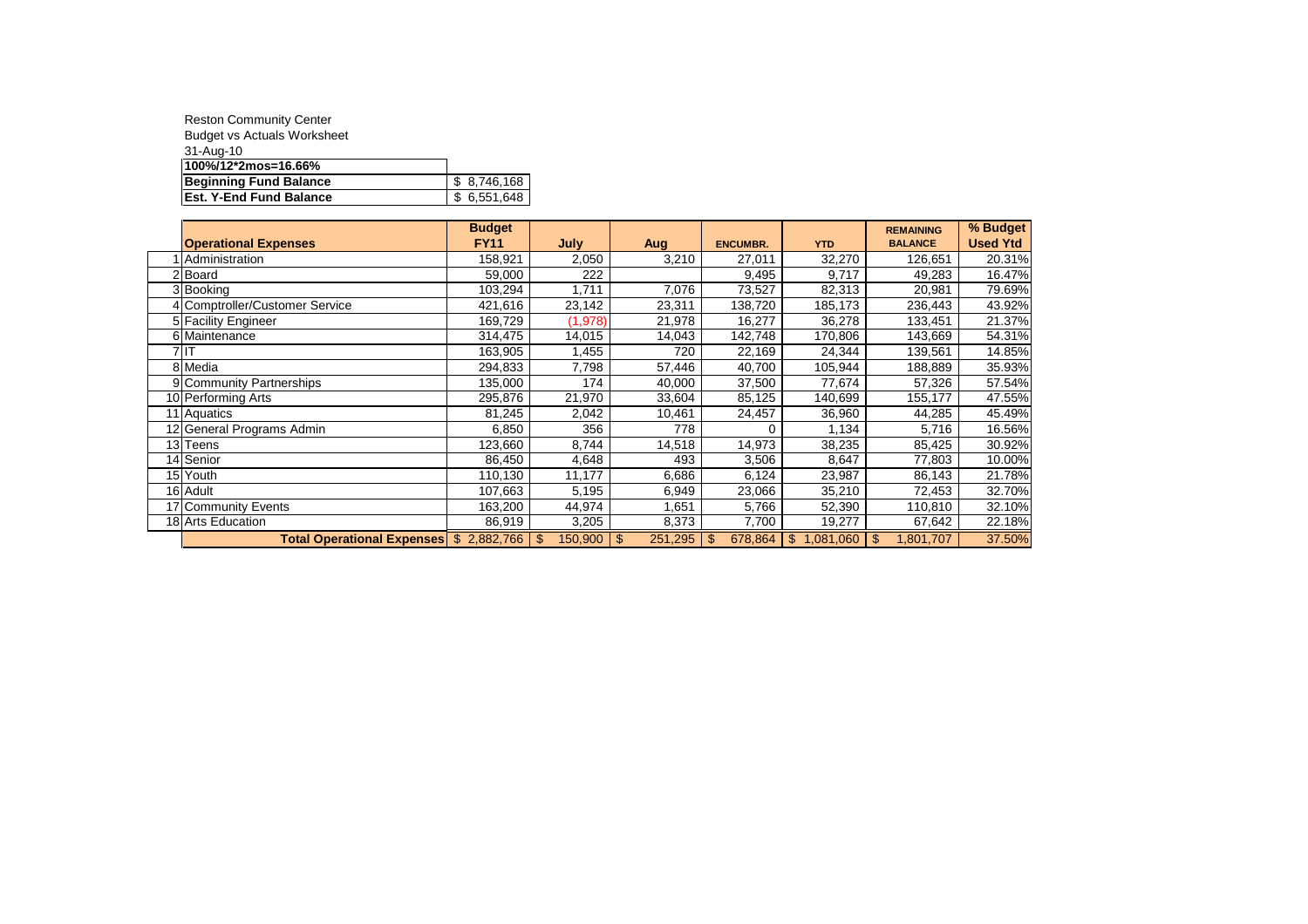| <b>Reston Community Center</b>     |             |
|------------------------------------|-------------|
| <b>Budget vs Actuals Worksheet</b> |             |
| 31-Aug-10                          |             |
| 100%/12*2mos=16.66%                |             |
| Beginning Fund Balance             | \$8,746,168 |
| <b>Est. Y-End Fund Balance</b>     | \$6,551,648 |

|                                                      |  | <b>Budget</b>                                                |                  |         |      |                 |                        |     | <b>REMAINING</b> | % Budget        |
|------------------------------------------------------|--|--------------------------------------------------------------|------------------|---------|------|-----------------|------------------------|-----|------------------|-----------------|
| Capital Proj. Expenses/ Capital Equipment            |  | <b>FY11</b>                                                  | July             | Aug     |      | <b>ENCUMBR.</b> | <b>YTD</b>             |     | <b>BALANCE</b>   | <b>Used Ytd</b> |
| 1 RCC Improvements 003716                            |  | 541.656                                                      |                  |         | S    |                 |                        |     | 541.656          |                 |
| 2 HW LA Priority 1 003717.5                          |  | 235,032                                                      |                  |         |      | 30,417          | 30,417                 |     | 204,616          | 12.94%          |
| 3 Nat. Spa Roof 003717.10                            |  | 42.000                                                       |                  |         |      |                 |                        |     | 42.000           | $0.00\%$        |
| 4 Facility Enhancement LA 003717.11                  |  | 320,700                                                      |                  |         |      | 51,325          | 51,325                 |     | 269,375          | 16.00%          |
| 5 Comm. Room HW Enhancements 003747.12               |  | 500,000                                                      |                  |         |      |                 |                        |     | 500.000          | 0.00%           |
| 6 Aquatics Slide                                     |  | 9,000                                                        |                  |         |      |                 |                        |     | 9,000            | 0.00%           |
| add 939K for LA                                      |  |                                                              |                  |         |      |                 |                        |     |                  | 0.00%           |
| <b>Expansion part of</b>                             |  |                                                              |                  |         |      |                 |                        |     |                  | 0.00%           |
| Carryover 09/10 BOS                                  |  |                                                              |                  |         |      |                 |                        |     | 0                | $0.00\%$        |
| approval                                             |  |                                                              |                  |         |      |                 |                        |     |                  |                 |
| Total Capital Expenses $\mid$ \$ 1,648,388 $\mid$ \$ |  |                                                              |                  | \$      | \$   |                 | 81.742                 | £.  | 1.566.647        | 4.96%           |
|                                                      |  |                                                              |                  |         |      |                 |                        |     |                  |                 |
|                                                      |  | Total RCC Expenditures $\frac{1}{3}$ 8.911.051 $\frac{1}{3}$ | $360.545$ \ \ \$ | 634.617 | - \$ |                 | 760,606   \$ 1,755,768 | -\$ | 7,155,282        | 19.70%          |

003716 includes cost estimates for: ADA Door Enhancements Chiller Center Stage Floor HW Loading Dock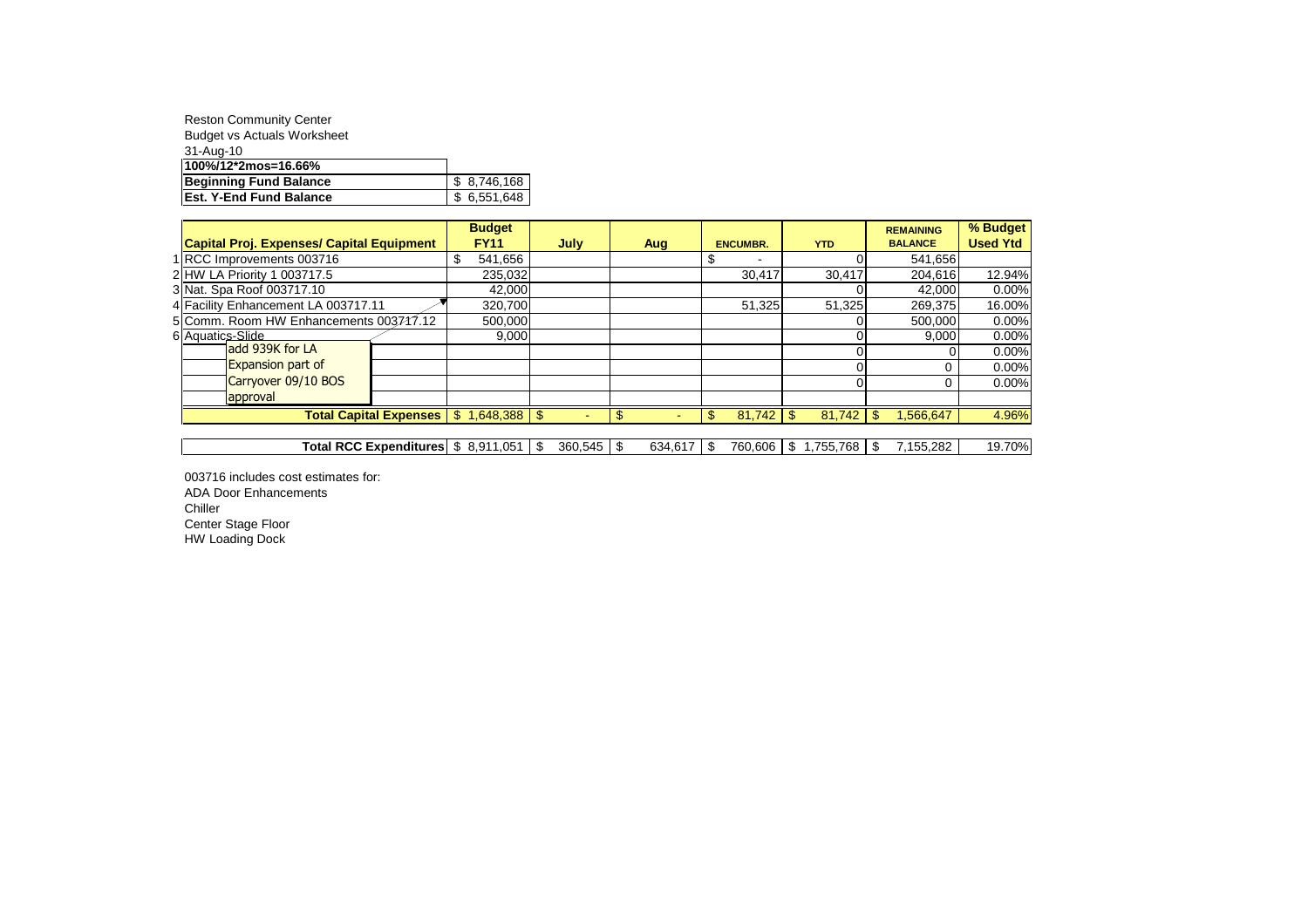#### **Revenue**

- 1. **Administration:** The Administration revenue budget shows combined tax, interest and facility rental revenues. To date, RCC has collected 44.40% of the estimated tax revenue, 68% of estimated Facility Rental revenue and 9.10% of the estimated interest revenue. Interest revenue is significantly lower than collections for this same period in the previous fiscal year due to lower investment performance and a smaller fund balance earning interest income.
- 2. **Performing Arts:** Year-to-date revenue equals \$9.8K which represents 19.76% of the budget revenue estimate; revenue collection is very uneven depending on scheduled shows and their related box office revenue. The beginning of the year revenue results from ticket sales for the season as a whole.
- 3. **Performing Arts Theatre Rental:** Year-to-date revenue has reached \$1.1K which represents 5.15% of the budget revenue estimate. This amount relates to rent due by a significant Historical User for the previous fiscal year they were unable to pay on time. Theatre rental payments are typically made at the end of the fiscal year.
- 4. **Performing Arts Cultural Activities/Arts Organizations:** This is the revenue clearing line for the community arts box office receipts and payments.
- 5. **Aquatics Classes/drop-in:** Year to date revenue represents partial registration for fall programming.
- 6. **Aquatics Rental:** To date RCC has collected \$225.00 in Aquatics rental revenue.
- 7. **General Programs Administration:** This is not a revenue earning category.
- 8. **Teens:** Year-to-date revenue includes some summer (post July 1) and partial fall program revenue.
- 9. **Seniors:** Year-to-date revenue includes some summer (post July 1) and partial fall program revenue.
- 10. **Youth:** Year-to-date revenue includes some summer (post July 1) and partial fall program revenue. It also includes Camp Goodtimes 2010 summer revenue.
- 11. **Adults:** Year-to-date revenue includes some summer (post July 1) and partial fall program revenue.
- 12. **Community Events:** Collected revenue of \$1.5K relates to vendor fees for the Reston Multicultural Festival.
- 13. **Arts Education:** Year to date revenue includes some summer (post July 1) and partial fall program revenue.

#### **Personnel Expenses:**

- 1. **Administration:** Administration's allocated budget is typically under-spent; funding provides for contingencies.
- 3. **Booking:** Personnel costs are in an appropriate range for the period of the year.
- 4. **Comptroller:** Personnel costs are lower due to a merit position vacancy.
- 5. **Customer Service:** Personnel costs are at expected levels.
- 6. **Facility Engineer:** Personnel costs reflect additional costs for an exempt position utilized to prepare for our Building Engineer's retirement in the fall of 2010.
- 7. **Maintenance**: Personnel costs are at expected levels.
- 8. **Information Technology**: Personnel costs are at expected levels.
- 9. **Media**: Personnel costs are somewhat behind the calendar as expenditures will fluctuate based on workflow.
- 10. **Performing Arts:** Personnel costs are at expected levels.
- 11. **Aquatics**: Personnel costs are at expected levels. Aquatics exempt staff hourly rates were evaluated and increased in FY10 to match industry standards.
- 12. **General Programs Administration**: Personnel costs are at expected levels.
- 13. **Teens**: Personnel costs reflect Road Rulz summer camp labor costs which occurred in July/August 2010. Road Rultz offerings increased in FY11.
- 14. **Senior**: Personnel costs are at expected levels.
- 15. **Youth:** Personnel costs include Camp Goodtimes labor costs which occurred in July/August 2010.
- 16. **Adult:** Personnel expenditures are at expected levels.
- 17. **Community Events:** Personnel expenditures are at expected levels.
- 18. **Arts Education**: Personnel expenditures reflect LARK/YAT summer camps' labor costs which occurred in July/August 2010.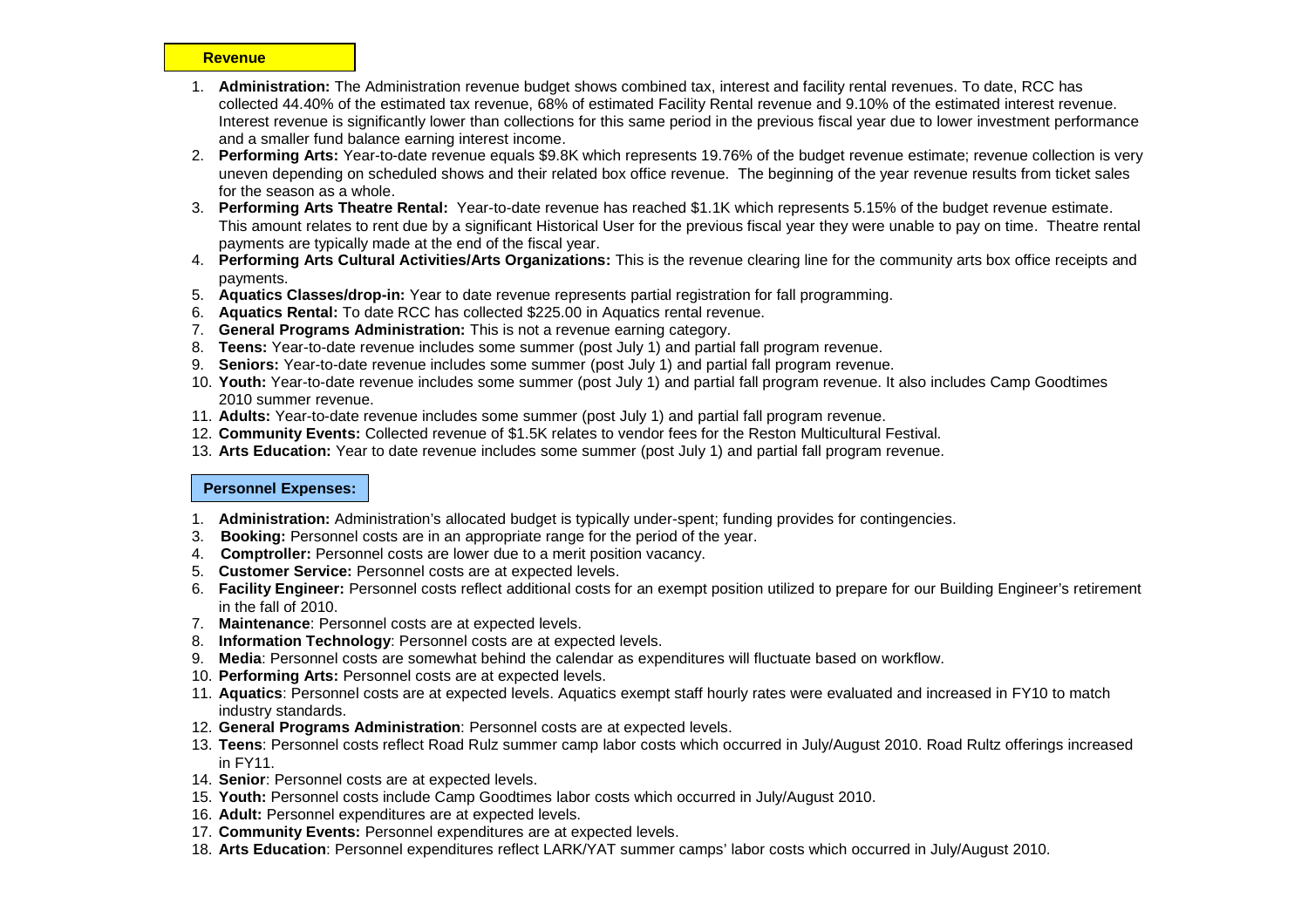#### **General Note: Reservations at the beginning of the year are higher; funds are spent down from them. Operating Expenses:**

- 1. **Administration:** Current month expenditures primarily reflect costs for consulting expenses (SWSG) related to capital projects. Reservations are for those contract/consulting services.
- 2. **Board:** Reservation is for Preference Poll electronic and mailed ballot vendor cost (Votenet).
- 3. **Booking:** Current month expenditures are for security monitoring, supplies, and storage facility rental. Reservations are for security monitoring and storage facility rental.
- 4. **Comptroller:** Current month expenditures include bank service charges, office supplies, electricity, and water. Reservations are for electricity, gas, and water.
- 5. **Facility Engineering:** Current month expenditures are for repair and maintenance. Reservations are for repair and maintenance and for grounds maintenance.
- 6. **Maintenance:** Current month expenditures include custodial service payment and supplies costs. Reservations are for custodial service, equipment, fuel, and repair and maintenance.
- 7. **IT:** Current month expenditures include miscellaneous supplies. Reservations are for cellular phone billing and purchase of computers.
- 8. **Media:** Current month expenditures are for printing materials and advertising. Reservations are for advertising.
- 9. **Community Partnerships:** Current month expenditures include IPAR and Reston Historic Trust (RHT) payments. Reservations are for IPAR and RHT.
- 10. **Performing Arts:** Current month expenditures include contracts, miscellaneous operating costs, communication equipment, repair and maintenance, and hospitality costs.
- 11. **Aquatics:** Current month expenditures are for various pool supply costs and repair and maintenance.
- 12. **General Programs Admin:** Current month expenditures include supplies and professional membership costs.
- 13. **Teens:** Current month expenditures are for program transportation, miscellaneous operating costs, and recreational activities. Reservations are for program instruction, program transportation, and recreational activities.
- 14. **Senior:** Current month expenditures are for supplies and professional membership. Reservations are for program instruction and program transportation.
- 15. **Youth:** Current month expenditures are for program instruction and recreational activities. Reservations are for program instruction and program transportation.
- 16. **Adult:** Current month expenditures are for class instruction, program transportation, program supply costs, recreational activities, and professional membership fees. Reservations are for program instruction, program transportation, and recreational activities.
- 17. **Community Events:** Current month expenditures are contractor payments and operating supplies' costs. Reservations are for event contracts and food supply costs.
- 18. **Arts Ed:** Current month expenditures are for program related supplies, instruction costs, and contractor advance payments. Reservations are for program instruction and contractor advance payments.

#### **Capital Project Expense**

- 1. **RCC Improvements / 003716:** Includes ADA Doors, Chiller, CenterStage Floor, and HW Loading Dock projects.
- 2. **Hunters Woods and Lake Anne Priority 1 / 003717.5:**
- 3. **Natatorium Spa Roof / 003717.10:** No activity.
- 4. **Facility Enhancement Lake Anne / 003717.11:** Includes Art Studio, LA Expansion, LA Hallway Acoustics projects. Reservation is for LA expansion design service. Expansion cost allocation will be added. (\$939,000)
- 5. **Community Room Hunters Woods Enhancements / 003717.12:** No activity.
- 6. **Aquatics Slide:** No activity.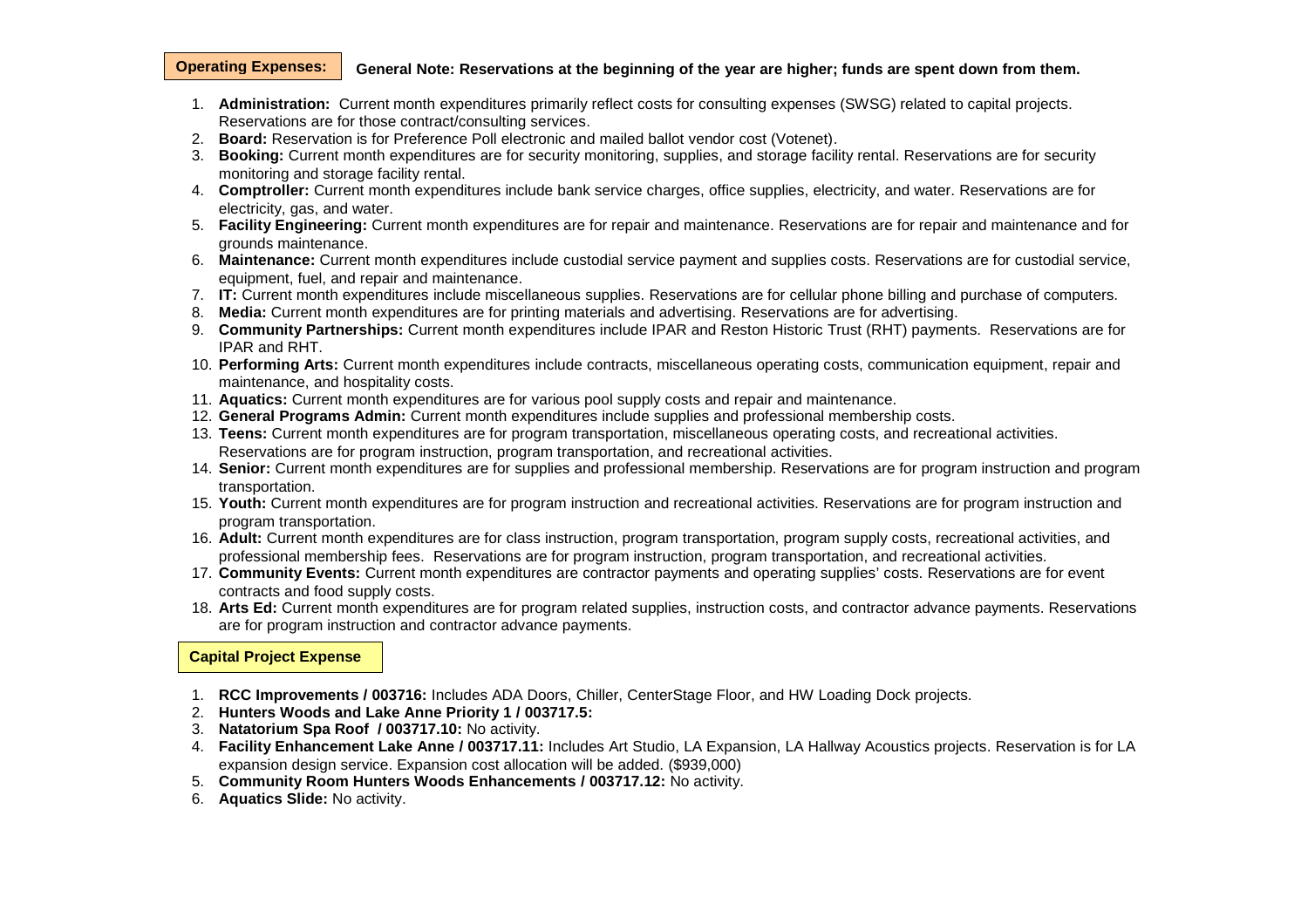

# **M E M O R A N D U M**

**DATE:** September 30, 2010

**TO:** RCC Board of Governors

**FROM**: Colin Mills Chair, Community Relations Committee

**SUBJECT:** September 27, 2010 Program/Policy Committees Meeting

Program/Policy Committee met on Monday, September 27, 2010. Present were:

- Carol Ann Bradley, RCC Board Chair Bill Penniman
	-
- Beverly Cosham 
Cathy Vivona
- 

**Colin Mills** 

Attending from the RCC staff:

- Leila Gordon, Executive Director
- **Janet Dopsovic, Executive Assistant**

The Chair called the meeting to order at 7:00 p.m. and stated the objectives of the meeting were to review the By-laws to ensure their compliance with the most recent MOU and to review the compendium of the policy motions.

**By-laws Review**: Leila reported that she had marked up the By-laws to include suggested changes and asked the committee to review the document before them. The first item requiring adjustment is the new date for the By-laws.

The Committee agreed as follows:

Section III-B-1-i- (1): Replace "all unfinished Governing Board business" with "all routine business issues before the Board of Governors." Leila will ask for clarification from the County's Attorney on this to assure that it doesn't imply more than normal business/housekeeping kinds of matters.

Section III-B-1-i-(2): Since staff prepares an Annual Report, this item should be edited to read: "Assures an Annual Report is compiled by RCC staff and distributed to Governing Board members and the Board of Supervisors."

Section III-B-1-i-(3): The words "and a presentation of the Chairperson's annual report" should be deleted.